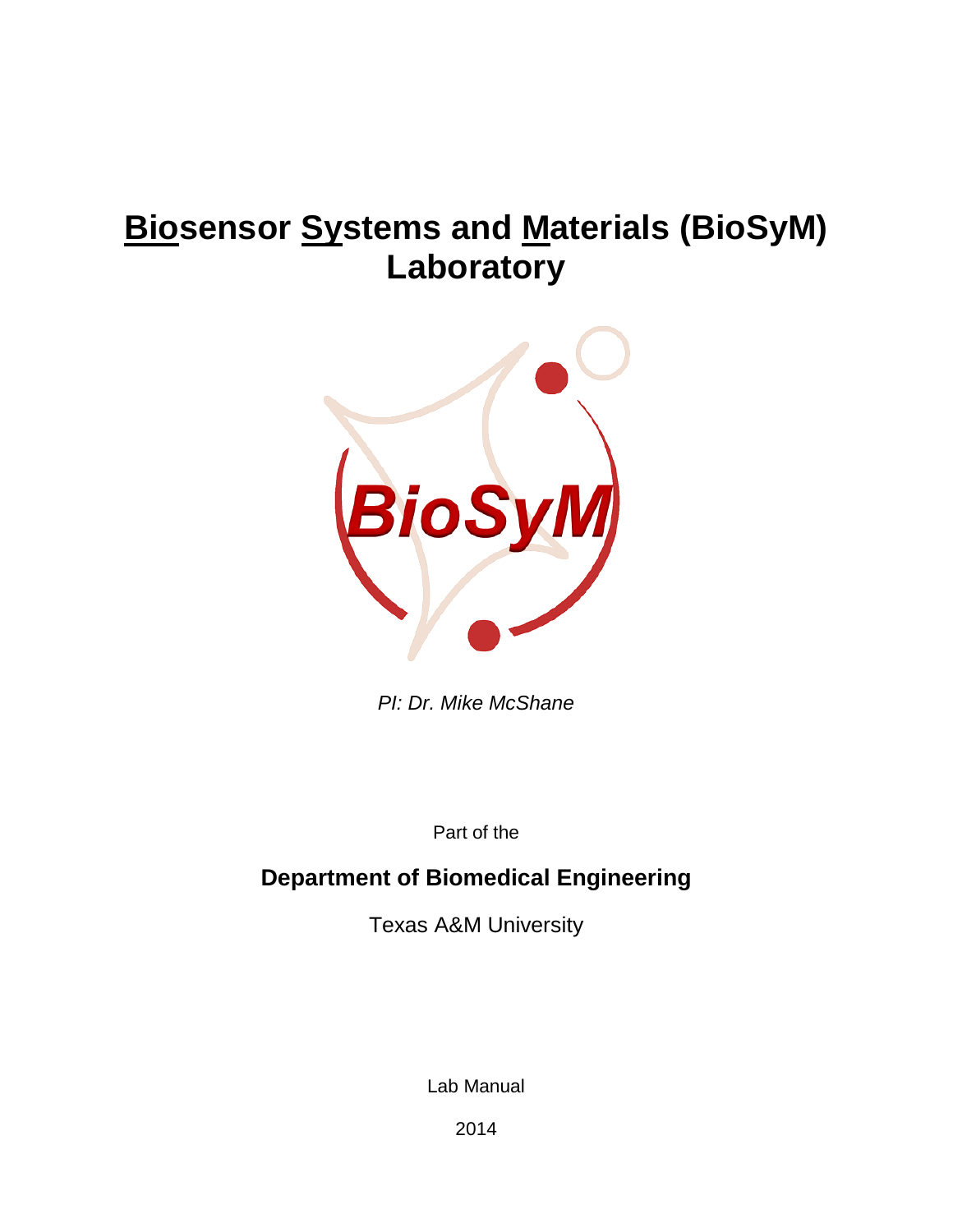#### **MY EXPECTATIONS OF STUDENTS**

Students will be held to the highest academic and research standards in terms of effort, productivity, and quality, as well as courtesy and professionalism. Students are expected to attend scheduled meetings on time and interact with me more frequently as new ideas or problems arise. They are also expected to communicate with one another and assist one another in completing their work.

Students are expected to be hard-working, conscientious, courteous, and helpful to everyone. They are also expected to be **totally honest**, even if that sometimes means embarrassment or disappointment. Dishonesty in any form will not be tolerated, because the environment in which we work requires that we are able to trust and depend on each other. This is particularly true between students and myself, but also between all students, and students and department/university staff.

Students must understand that they will be representatives of the group, the Department of Biomedical Engineering, and TAMU in many ways. Actions and words must be carefully selected, as they may reflect positively or poorly on me, other students, the department, and the University.

When given assignments, students are expected to do the absolute best job they can, and complete the work by the given deadline. High quality is expected to be the trademark in everything that is done, and this usually requires extra effort and time to achieve. *Perfection* is not expected, but is desired and must be pursued.

Intellectual property is an important aspect of research in today's world. TAMU has the right and desire to protect discoveries made using university resources. Therefore, students should not discuss their research with anyone without prior permission from me. Have them contact me instead. We will discuss disclosure issues prior to attending conferences, etc.

All students must abide by University and departmental policies as well as those peculiar to the lab as defined in this document.

#### **STUDENT EXPECTATIONS OF DIRECTOR**

Students can expect me to provide the guidance and resources for pursuing an advanced research-based degree in Biomedical Engineering. Other disciplines may also fit into the main research areas, which mainly focus on development of novel technology or methods for chemical analysis using micro- and nano-engineering. I also collaborate with other faculty within TAMU as well as other institutions, and students may interact with researchers from many different fields.

Students can expect to see dedication on my part, sincere efforts to continue advancing knowledge and applications related to the current projects, as well as care and concern for students. Students can expect I will try to be a role model and mentor, to the extent of my ability, and will do the same things I ask from you. You can expect consideration, understanding, and compassion, but also high demands, strictness, and discipline as necessary. I will also attempt to identify employment opportunities and other helpful experiences for students.

I will provide opportunities for students to learn and experiment with science and engineering, and will also help further develop important skills such as professional technical speaking, report-writing, and proposal preparation. However, these opportunities will necessarily depend on the students and their various levels as explained below.

Students can also expect there are some things that are even more important to me than work, including God and my family. There may be times when this may affect my availability to students and others, and this may impact activities within the lab in small ways. Examples include commitments to meetings, taking care of children, etc.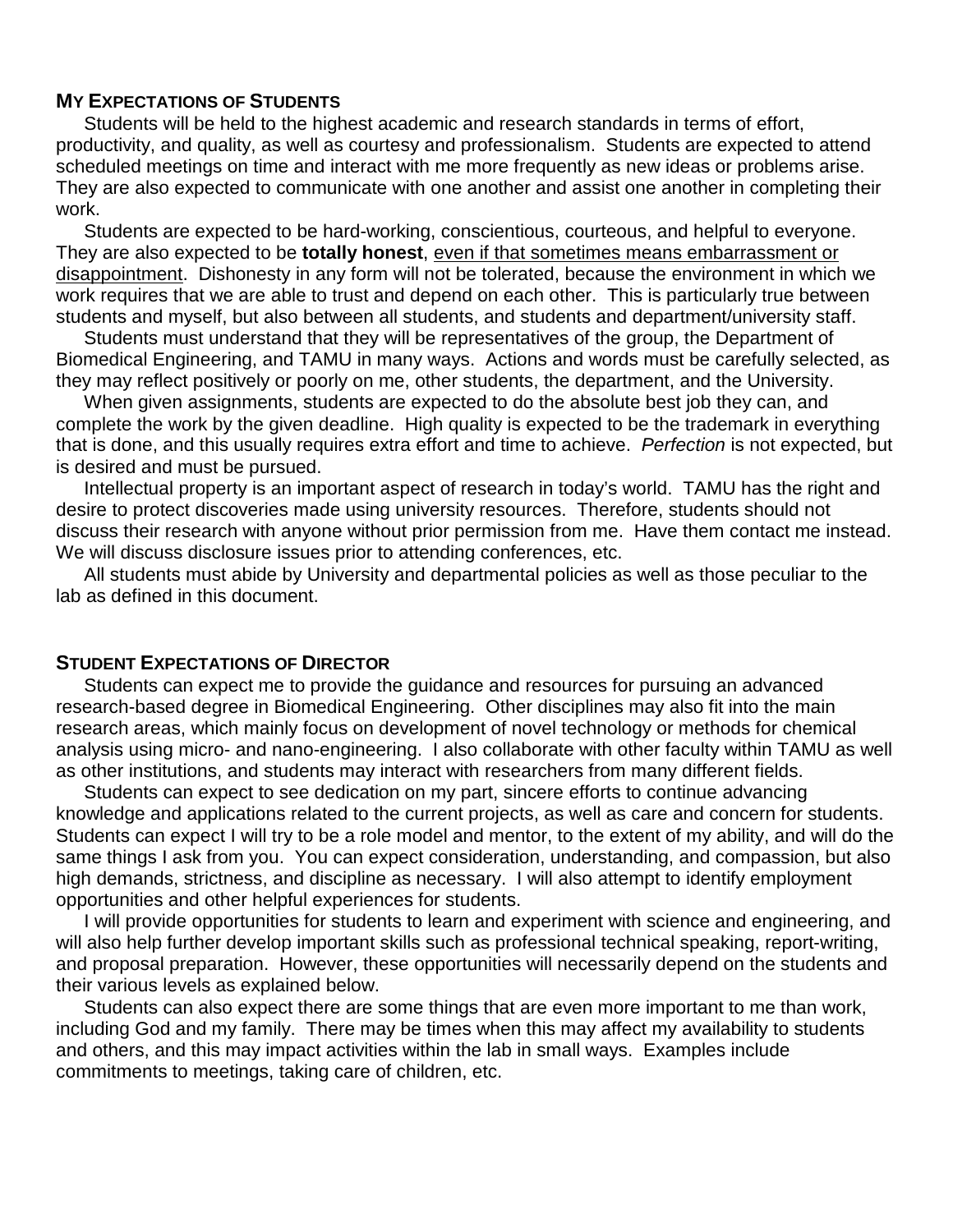## **GENERAL RULES AND PROCEDURES**

#### **Work Times**

All graduate students are expected to be in the lab most of the day unless in class. Undergraduates and high school students are expected to work during the times agreed upon when employment begins. If you are not able to be in the building, including cases where you are working somewhere else on campus, please notify me by e-mail or otherwise. Students are expected to be independent and productive, using the time they have wisely. Generally speaking, I am most concerned about progress and productivity, but everyone must realize that these come from working hard and often long hours.

#### **Access to the Building**

Regular hours for the departmental staff are 0800 to 1700. During those hours, you will have access to secretarial, administrative, and facility support personnel. This includes photocopying, postage, etc., for business purposes. The building is always open, and you are free to work any time at day or night. However, please be aware of your environment at all times, especially when working at night, to avoid being caught off guard by others that may wish to do you harm. TAMU is a very safe campus, but it is not immune to criminal activity, so just be smart and careful.

#### **Interacting with Departmental Staff and Faculty**

Be kind and courteous to the staff and other faculty. It is expected that you treat everyone with respect, regardless of how they treat you. Do not say or do things that get you into trouble with others, as that reflects upon me and everyone else in the group. Please follow proper protocol in borrowing/using equipment belonging to other faculty. When requesting assistance from staff for things related to research, please consult me in advance.

#### **Faxes**

Make sure you put my name on any fax requests coming into the department's machine. Otherwise, the secretaries don't know what to do with the faxes, because they don't know all of the students and who they work for. I will put fax messages in the lab for you, in a designated location. Please check there for requested materials. I will write your name on the top if it is not on the document, and I know who it belongs to. Also, make sure that you don't take anyone else's material!

#### **Contacting the PI**

I am typically available in my office when not in class. If the door is closed, and I have not asked you to come see me, then I probably do not want to be disturbed. Try e-mail. You may call my cell phone or text me. If my cell phone is off, or I do not answer, call back in 5 minutes, and leave a message if there is still no answer. *Please do not use my home phone number unless there is a true emergency*. (Examples: you are personally severely injured, ETB is burning down, something in the lab has exploded, the ceiling is leaking, etc.).

#### **RESPONSIBLE CONDUCT OF RESEARCH**

An important component of training is becoming familiar with the key aspects of responsible conduct in the research community. This includes the principles of honesty and integrity in reporting research results and in writing proposals, giving credit where it is due, and reporting fraud or misconduct. It also includes ethical treatment of animals. As part of regular group meetings, we will discuss these issues to ensure everyone is aware of expected behaviors and to allow discussion and debate on controversial subjects.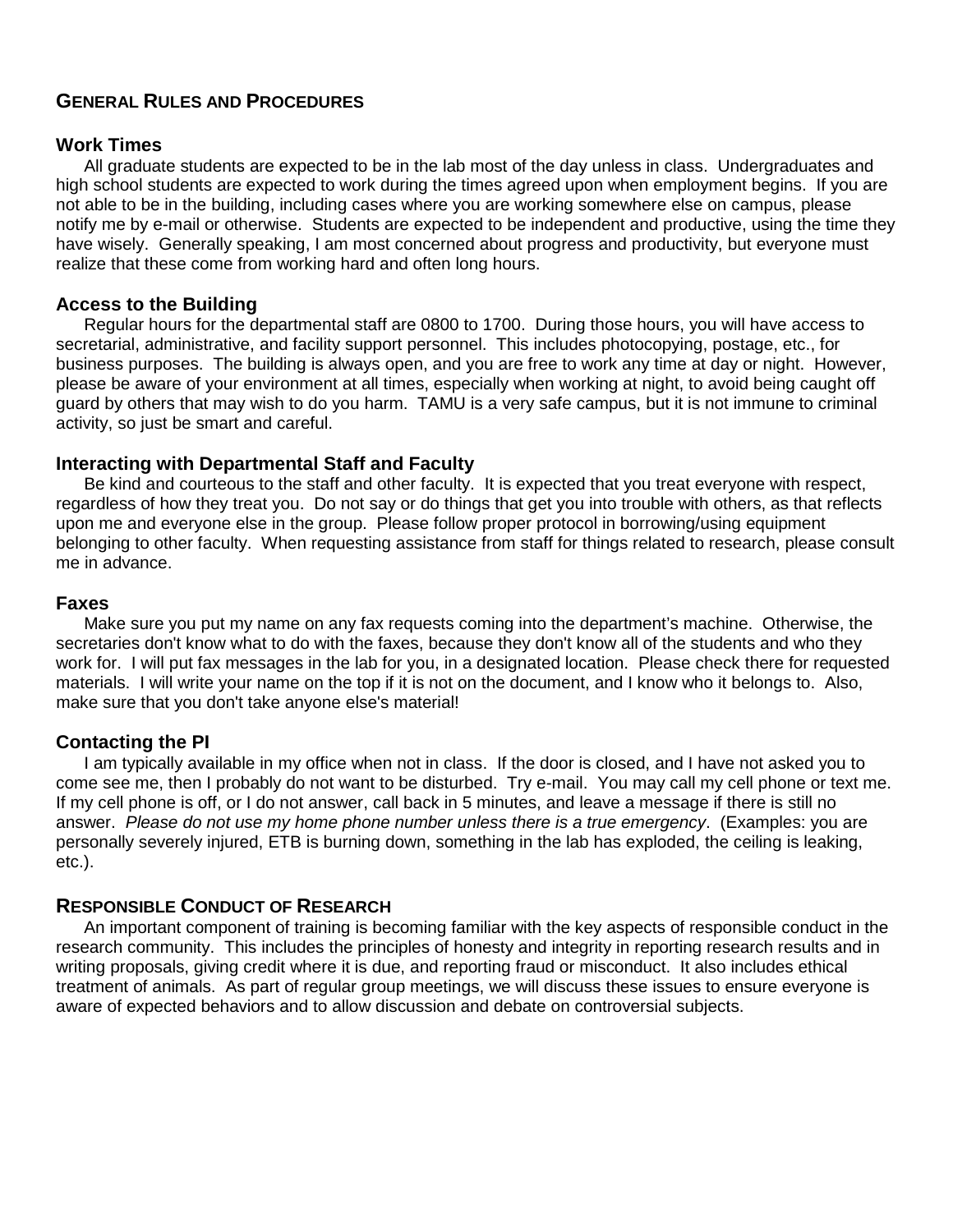#### **RESEARCH ACTIVITIES**

All graduate students are assigned research problems for which they will have primary responsibility, and they are expected to pursue those problems with enthusiasm and dedication. The problems should become the students' "own," and significant effort is expected in completing the tasks necessary to solve the problems. Furthermore, students are expected to go beyond what is specifically required: be creative, look for new applications, or discover things that are not known.

#### **Literature Searching**

The work begins and constantly relies upon an understanding of the specific problem in its context, and finding all of the relevant literature related to it. Students are expected to know all related work, who has done it, and what are the differences between your work and that of others. Know what journals are most important to your work, and the quality of papers they publish (e.g. impact factor).

You should also be taking a broad view and reading many different types of work that may be useful to you eventually. Keep up with the latest science and technology news.

One of the most important things for you to do quickly is to become familiar with the different methods of obtaining scientific documents, including papers and patents. Find out what databases are available on-line through Evans Library, the Medical Sciences Library, as well as through professional societies. Become familiar with the process of requesting books and papers through interlibrary loan/ document e-delivery.

#### **Experimental Work**

When you are ready to do experiments, you should have a firm grasp on all of the instrumentation, chemicals, etc. that you will be using. Your experiments must be designed to answer questions, and you should have an expectation of what you will see. All experiments should be repeated several times to ensure that single data points are not anomalous, and to allow statistical treatment of the data. Think through the design of the experiments carefully before beginning, so time and money are not wasted collecting useless data. This is one example of a case where you should bring your ideas to me before starting.

#### **Record-Keeping**

When performing experiments or any other research-related activities, be extremely careful to record all factors and maintain all conditions as consistently as possible. Be sure to update notebook regularly, and have someone read and sign the entries as a witness. Treat the notebook as the main record of your work, so that your efforts are clear upon inspection. Keep in mind that all notebooks are TEES property, as are all disks, CDs, etc. that store data. Guard them carefully, and remember that they also must stay here when you leave.

#### **Independence**

Students are supposed to work independently, meaning that they do not need constant supervision or prompting from anyone else. Furthermore, you should be able to generate ideas for new experiments as well as solutions to problems. Do not come and ask for help without first carefully thinking through the situation and identifying what you think should be done.

#### **Work Ethic and Attitude**

The lab is a workplace, so treat it that way. Do not play games, horse around, yell, throw things, or anything else disruptive or potentially dangerous. Be respectful of the others in the lab. With so many students, it is important that those that are diligently working not be interrupted for purely conversational or non-urgent matters. I encourage conversation related to work in the lab and other scientific or professional topics. Other subjects should be kept for other places, in order to maintain the proper work environment. Do not use bad language. Speak in English unless another language is required to define English terms! The following guidelines should be followed for research work in the lab.

Graduate students, no classes 60 hours per week Graduate students, 1 class 40 hours per week Graduate students, 2-3 classes 20-30 hours per week

Undergraduates 10-20 hours per week, or as agreed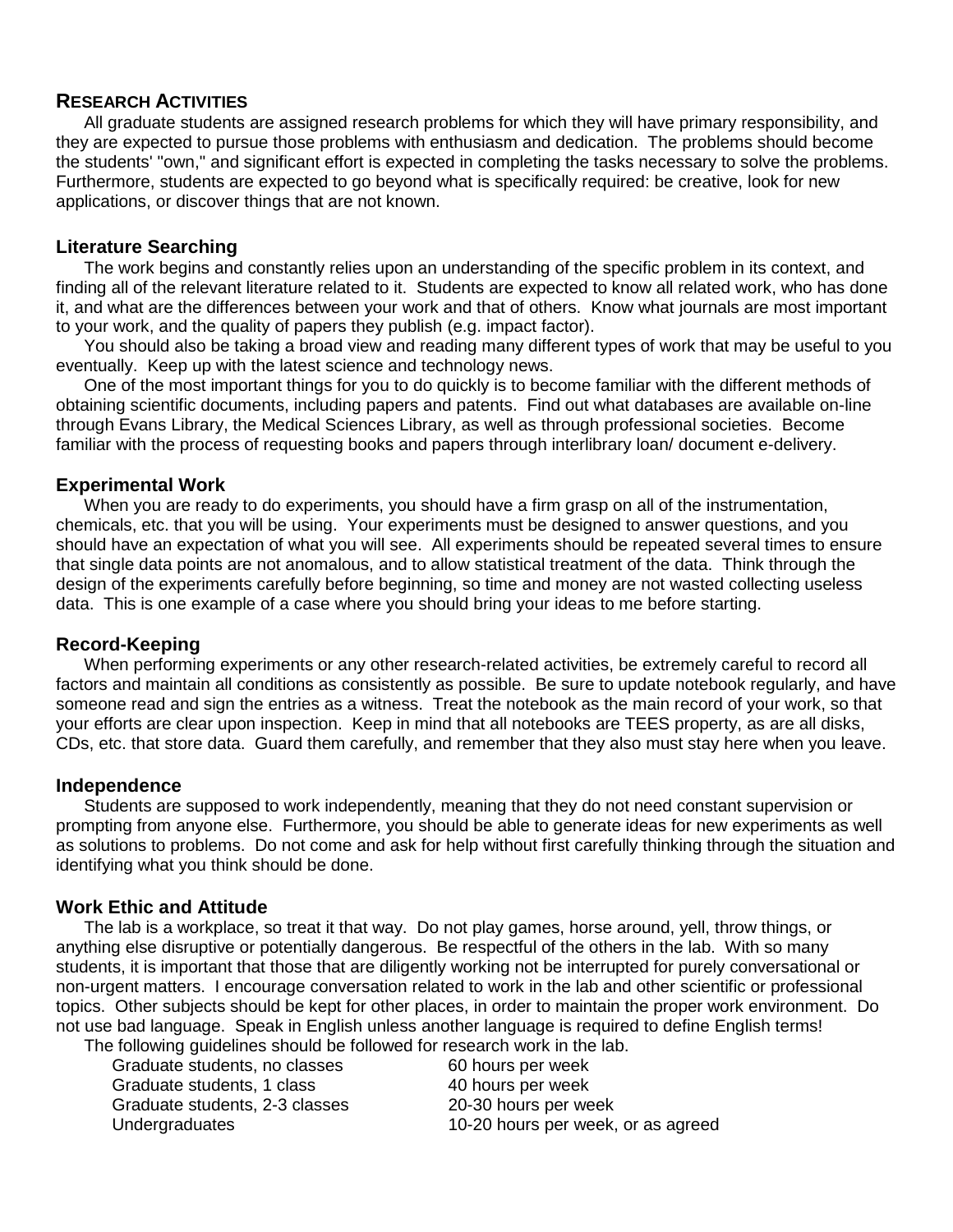#### **WORKING IN THE LAB**

#### **Eating and Drinking**

You may use the student office area for storing and consuming refreshments. Food and drinks should not be taken into the lab under any circumstances.

#### **Cell Phones/iPods, etc.**

Refrain from using phones, texting, listening to music with headphones, etc. when working on experiments. If only doing computer work (writing, processing data, etc.), you may go to the office and use your devices there. The obvious exception is infrequent use of phones for communication on emergencies/urgent matters.

#### **Equipment Use**

When working with any equipment, you MUST have proper training and certification BEFORE you may use it on your own. It is YOUR responsibility to find out who is in charge of each instrument, set up training, and receive official qualification notice from the person in charge of the equipment. For our lab, that is usually me. However, I may direct you to learn from other qualified personnel and responsible individuals. Use of large spectrometers and all optics equipment requires my approval in advance!

Make sure that you turn off all equipment when you are done using it. This goes for our lab as well as any other lab in which you may work. It also goes for the computers in the lab if you are the last one to leave. (You may leave the computers running if necessary, but turn off monitors). Please consult the checklist on the door if you are the last person to leave the lab.

Also, please make sure that all optics components such as mirrors, lenses, beamsplitter, and detectors are covered when not in use. The best covers are plastic ziploc bags or other suitable material. This will help to avoid dust buildup that can degrade performance, and will reduce the frequency with which we need to clean the optics. Optical fibers should be capped, if possible, to avoid scratching and breaking of fibers.

NOTE THAT IT IS ALSO YOUR RESPONSIBILITY TO REPORT THOSE WHO MISUSE/ABUSE EQUIPMENT OR VIOLATE THESE RULES! Proper care must be taken with our expensive equipment. If you see people using my equipment and are unsure of what they are doing, question them and ensure that they have my approval. This goes for all instrumentation, optics, chemicals, etc. If you are unsure as to how to use things, or what they are to be used for, then let me know.

Nobody should modify equipment in any way without first gaining my approval. Penalty for violation of these simple rules is suspension of assistantships or expulsion from the lab.

Do not let anyone from another lab borrow anything from our lab without permission from me. Ask me first before giving or loaning anything, including supplies, to anyone. In addition, while you should be as helpful to others as is reasonably possible, do not spend extensive periods of time working for other people. You are responsible for getting work done for me, first and foremost.

#### **Sample Labeling**

Sample containers should be labeled *before* insertion of materials. Minimum requirements:

- 1) Use a unique identifier for each new sample: your initials, dash, a number
- 2) For the number, start with 1 and increment with each new sample (to infinity, of course)
- 3) If there is room on the label, note the date and composition of contents
- 4) Record the exact information about the sample in your notebook: contents, concentrations, date

5) Refer to appropriate sample ID when performing experiments and analysis, and making other entries into notebooks

NEVER use a sample prepared by someone else without their permission, and without knowing exactly what you are doing!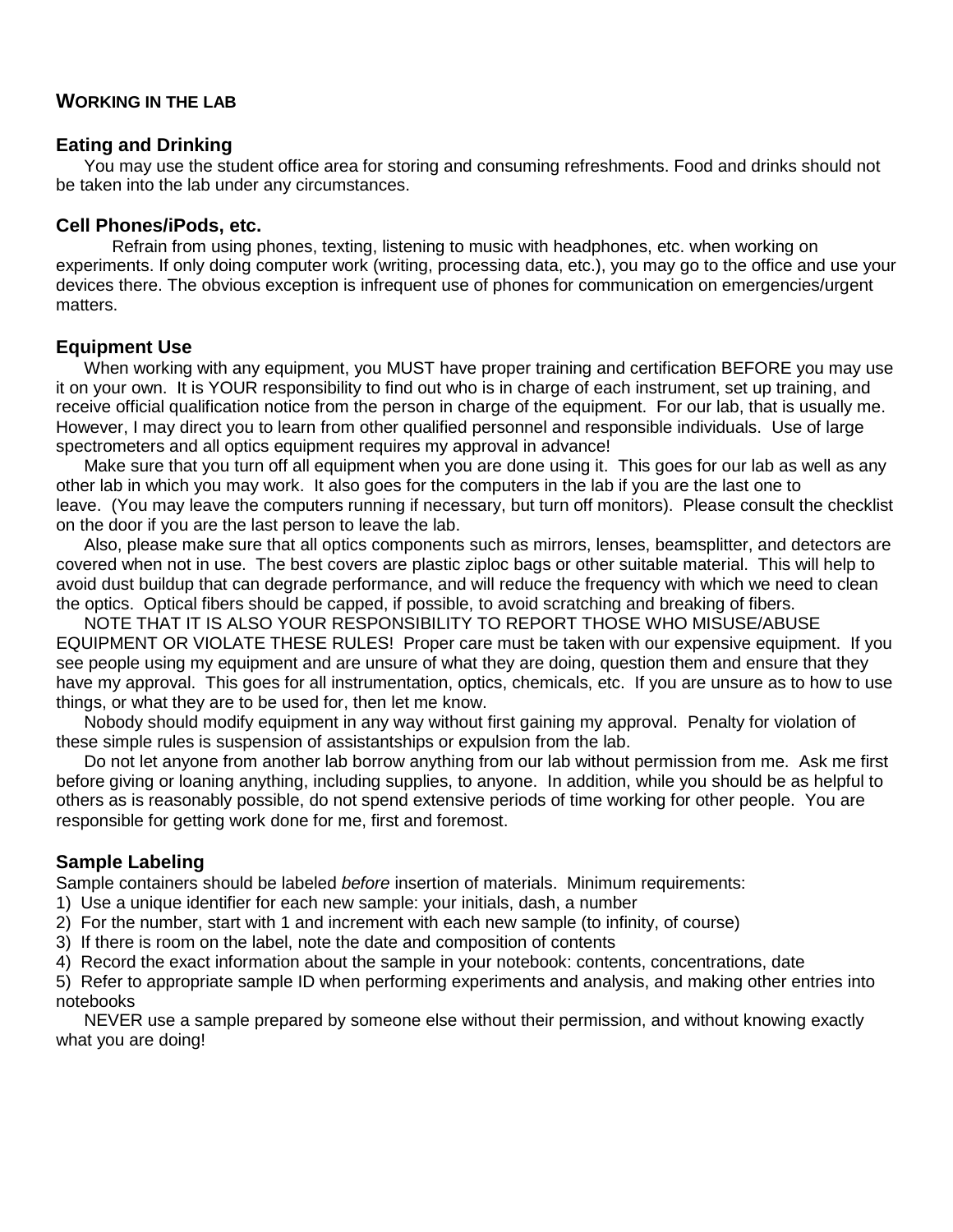#### **Computer Use**

Back up your data on the server drive, in the appropriate place. This may be a project folder, or a folder assigned to you. Do not keep all of your files on a hard drive, as they periodically fail. Loss of data would mean starting over on your research, which should be enough incentive to be careful about this.

The computers have been installed and networked as a convenience for you to complete your research most efficiently. It is my belief that your access to other computers, the internet, etc. allows us to effectively transfer files and locate information. It also allows us to print information to hardcopy on paper. It is incumbent upon you to use these for their intended RESEARCH purposes. That means that you shall not use lab computers for CHAT or answering personal e-mail...even though I encourage you to check mail often, you should not be writing personal messages from lab computers. In reality, this should extend to using laptops on lab ports. Do your personal correspondence and other work elsewhere, or use specific, limited break times to do them.

This also prohibits use of lab computers for watching movies, playing games, and reading non researchrelated websites, etc. If you are in the lab, you should be working on something related to research. Use wait time to read papers and catch up on relevant science/engineering/technology news rather than entertainment.

As for classwork, I also discourage use of lab computers for non-research work. You have other computer resources available for class-related work elsewhere on campus. Non-research items should not stored on the lab drive nor be printed on the lab printer—use the common computer labs for this purpose. I will reconsider special cases as appropriate—just ask!

#### **Telephone**

The phone in the lab is not for personal calls, and the number should NOT be given to anyone in any capacity other than professional. The exceptions include wives, husbands, close friends, etc. but these persons should not be calling constantly, and the phone should not constantly be in use. Make use of cell phones for personal communications, and limit cell phone use while you are supposed to be working. Also, be conscientious of others…if you must have an extended conversation that is not research-related, and you may disturb others in the process, be polite and take your call outside.

When answering the phone, be pleasant and say "McShane Lab, this is \_\_\_" (fill in the blank with your name) when picking up. If the caller asks for someone in the lab, ask for a name and affiliation before seeking the person. Unwanted personal calls should be terminated in a friendly manner, with a clear statement that the phone number is for professional use only. You are not expected to take messages for anyone, nor should you expect anyone to take messages for you. Use the whiteboard as needed to record important calls. If a call is received for someone not currently in the lab, direct the caller to try again later.

#### **Incoming Packages**

Whenever items are received, there are two major steps that must be taken:

- 1) Place the packing slip and any included documents in the credit card/purchasing binder.
- 2) Make sure that they are labeled with my name using permanent marker so there is no question about ownership. That goes for chemicals, equipment, everything that can be written upon without compromising function. Chemicals are to be labeled with the "received" date and properly stored.

#### **Relocating Equipment and Supplies**

Nothing should be removed from the building, or even the lab, without prior permission from me. If you have need to remove equipment, supplies, or anything else from the building, make absolutely sure you have authorization to do so.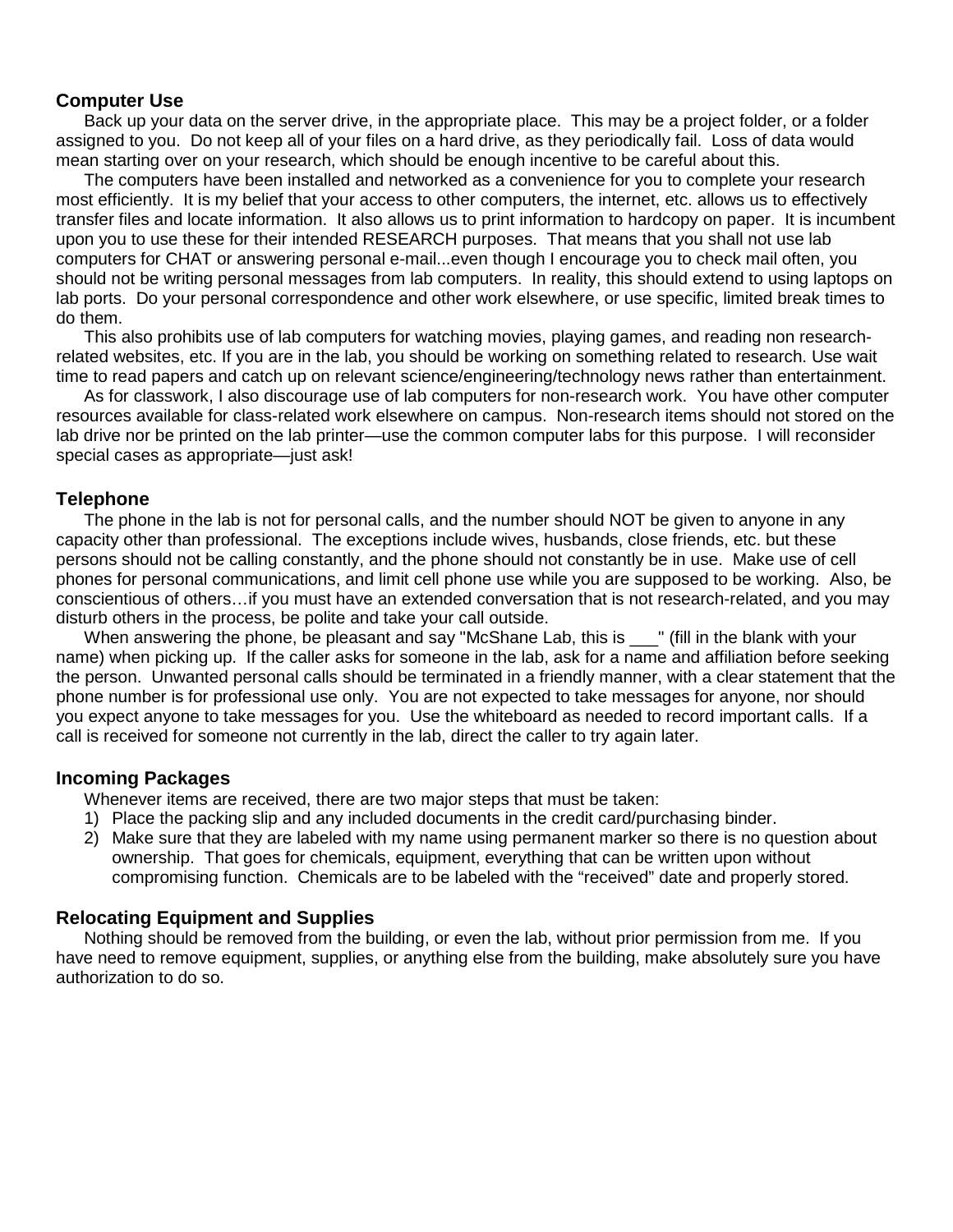#### **ASSISTANTSHIPS**

Some students may receive assistantships—financial aid in return for work performed. This work is to be defined by the advisor, and is NOT NECESSARILY the same as the thesis research. Student salaries are determined by the advisor or the college, and should be kept in confidence between the advisor and the student. This is especially true when a research grant is involved. Students are expected to keep discussions regarding salary between them and their advisor.

Sometimes this general rule is broken, and information about student pay does get out. Feelings get hurt, or conversely sometimes students begin to feel more important than they should. Here are some things to keep in mind about student salaries:

1) Graduate school is not a money-making business. It is for education and career preparation, which should be the motivation for the work. Many people, myself included, end up going into debt to complete their advanced degrees, then end up having to continue to pay for that years after finishing their degrees. Assistantships are helpful, but cannot be a necessary or expected component. Having an assistantship is a privilege, not a right. Students with assistantships should consider themselves fortunate, especially if their stipend is enough to cover living expenses. Finding a project/advisor that can provide the necessary environment for progress toward career goals is much more important.

2) Assistantships are awarded at varying levels based on a number of factors. These include but are not limited to grant needs, college needs, project needs, degree plan of student, background, value and effort of student. The advisor and/or college determines what a student can or will be paid based on a combination of these things. They are not all equal. It is this way at every university, and it is this way in the "real world".

#### **VACATION**

Students are expected to work during semester breaks and on holidays. Extended absence from the lab will be without pay, and only with advance agreement. Furthermore, vacations of more than two weeks will not be allowed under any circumstances, unless pre-approved at least two months in advance. The university will not pay students when they are not on campus, so a modification to any assistantship will be required for such absences. Even then, this must be coordinated with me to ensure minimal impact on ongoing projects.

#### **PUBLISHING WORK**

#### **Conferences**

All graduate students are expected to present their work at professional conferences. A minimum of one poster or presentation is expected for all MS students. PhD students are expected to give at least two platform presentations and one poster. These requirements must be met (submissions must be accepted) prior to the defense. Undergraduates will also be encouraged to submit papers. I will provide some funding for these trips, but will also ask that students cover some of their own expenses. This will be on a case-by-case basis. Of course, all of this must be done with my knowledge and approval. Seminar opportunities will also arise, and students may be asked to present.

Presentations should be prepared using a standard lab template, available on the lab computers. This is important because I may need to use some of your slides later, and the format must easily fit with mine.

#### **Manuscripts and Papers**

All graduate students are expected to publish their work in high-quality journals. One first-author manuscript must be accepted for all MS students prior to graduation; PhD students are expected to have two first-author papers that have been published and one at least more accepted before scheduling the defense. Discussions about publication should begin once results are being generated from projects.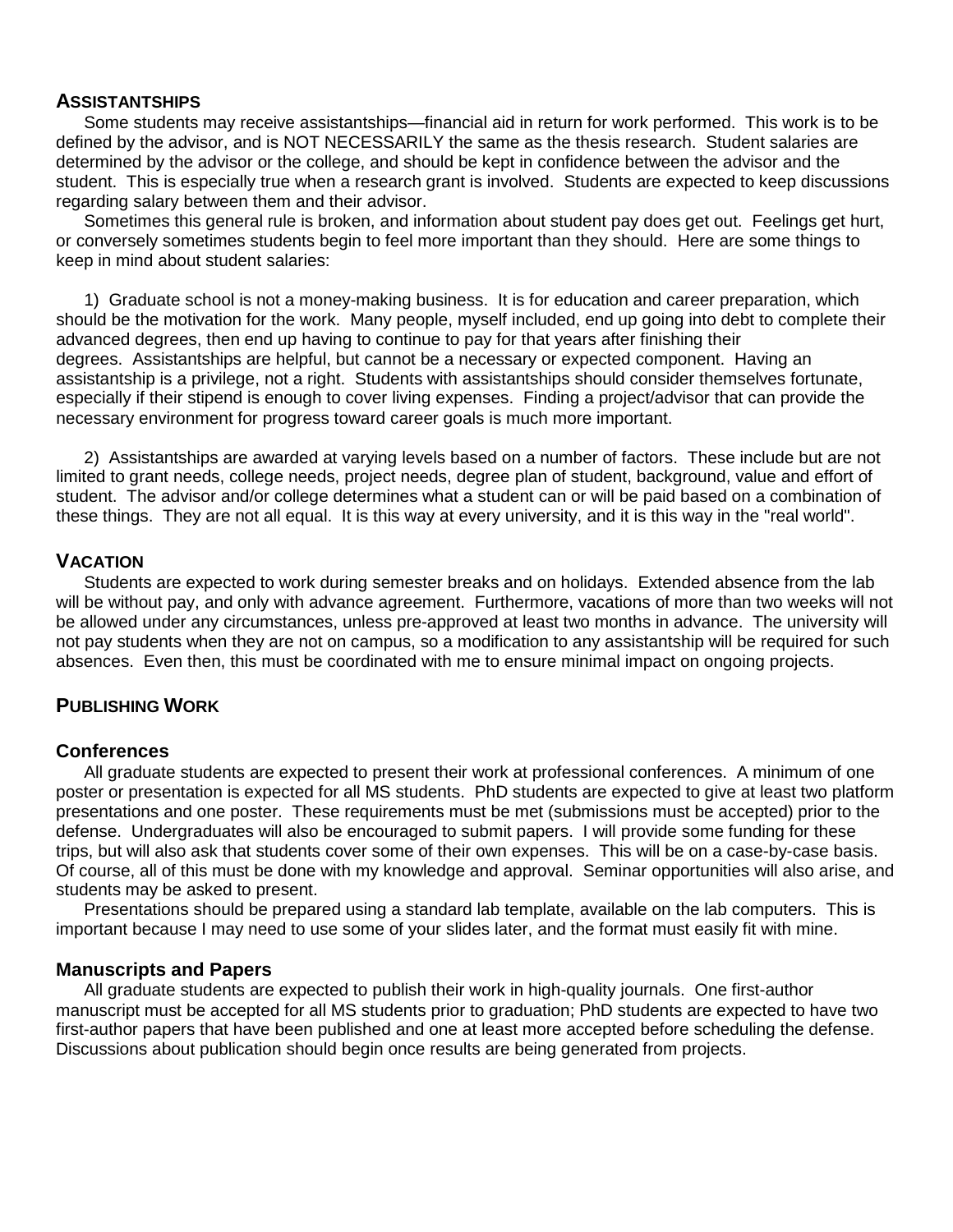#### **Invention Reports**

I encourage everyone to consider the value of their research, and look into filing reports of invention (ROI) through the University. I will guide and assist in this process, as anything coming from our research must first be cleared through me. Forms for RoIs are available from me upon request.

### **Research Proposals**

PhD students will be asked to contribute significantly to research proposals that include aspects of their work. This is an important part of education at this level. These students, as they near graduation, may also consider submitting research proposals of their own to fund postdoctoral research positions, research as new faculty at other institutions, or research efforts at small companies. I will assist with this to an extent consistent with the available time, my abilities, and legal issues, and will also allow some of lab resources for preliminary data, etc. upon request.